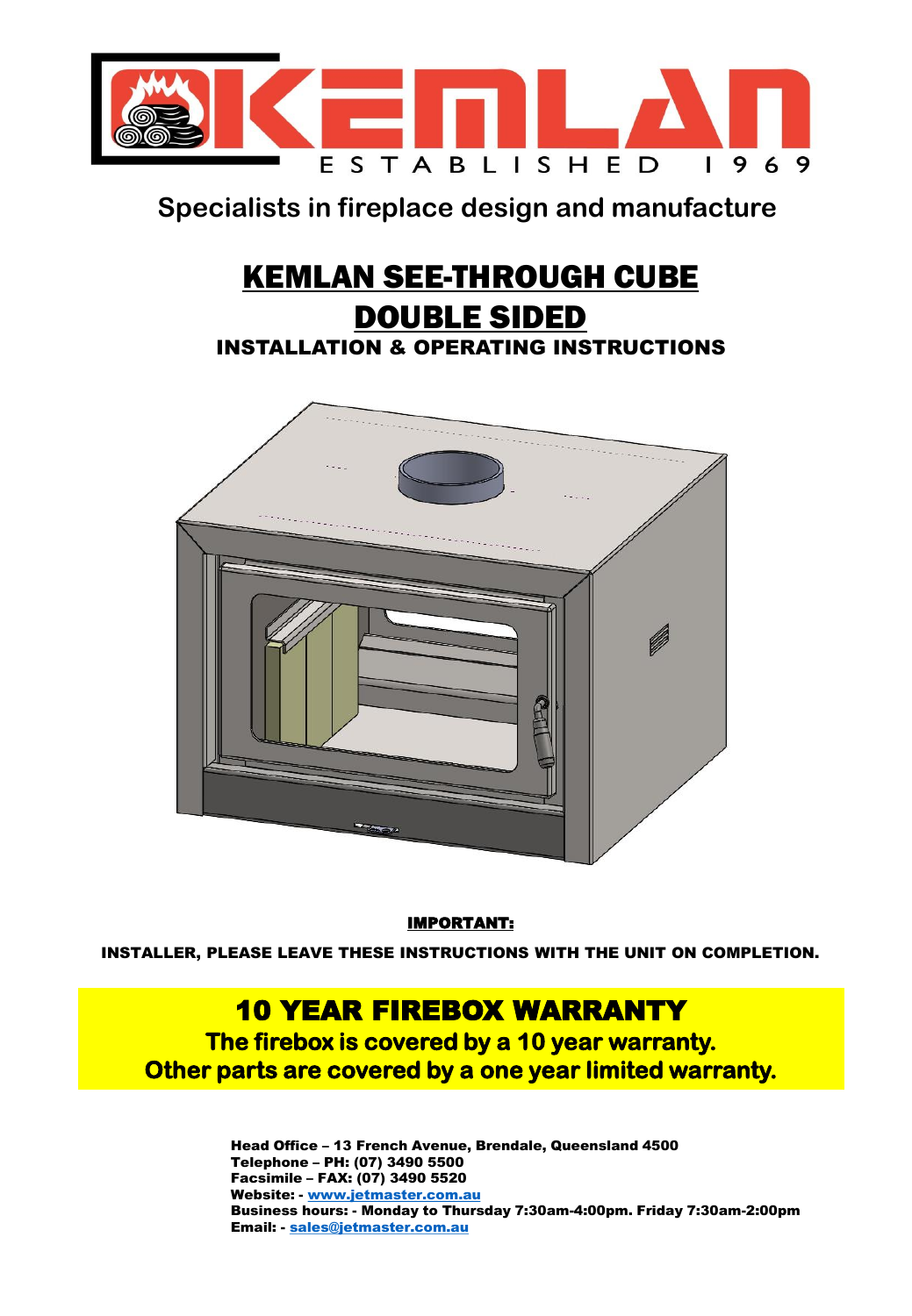# SEE - THROUGH CUBE DOUBLE SIDED DIMENSIONS



| <b>MEASUREMENTS</b> | 704 | 605 | 495 | 200<br>352 | 660 | 745 | 302.5 |
|---------------------|-----|-----|-----|------------|-----|-----|-------|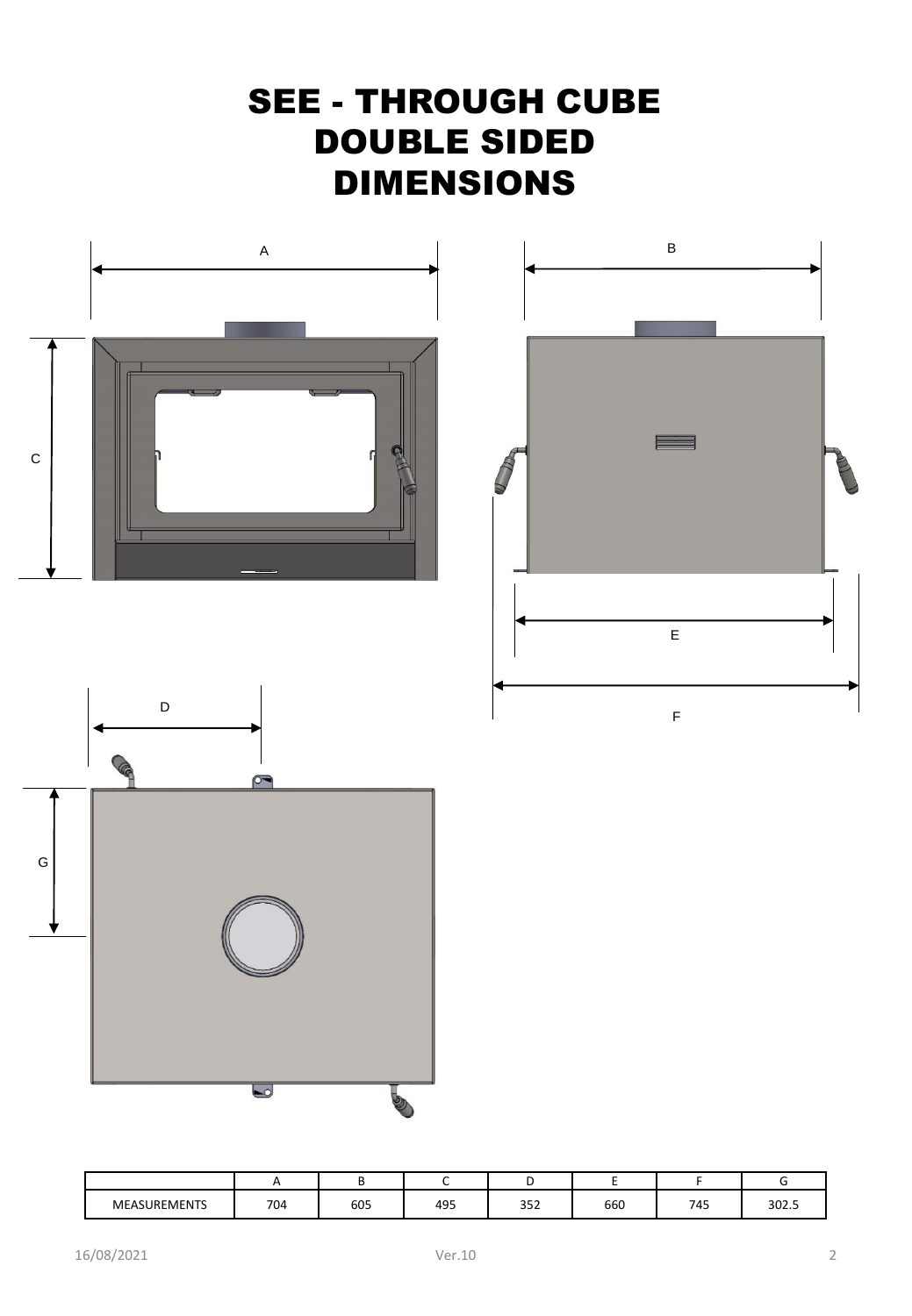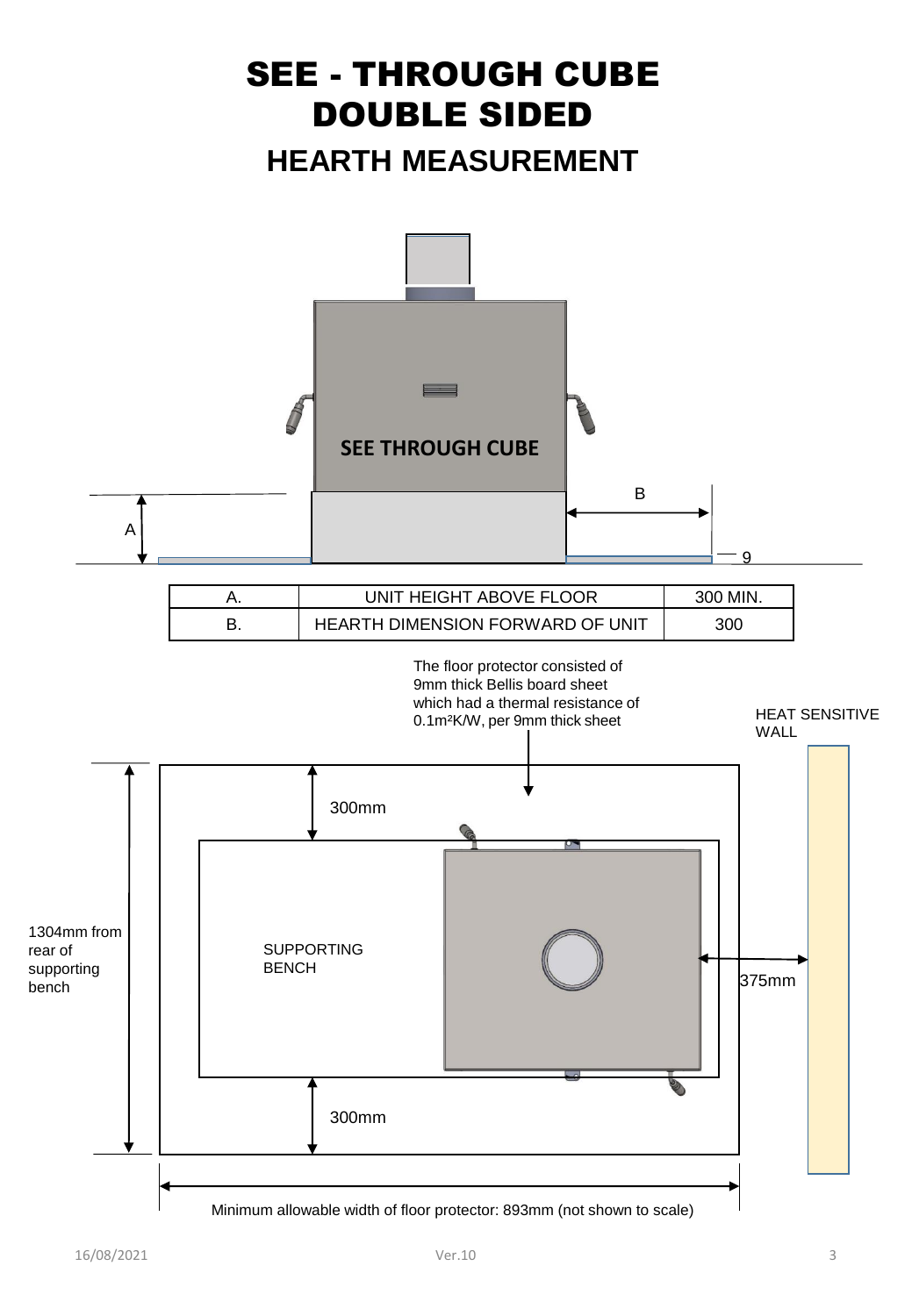# SEE - THROUGH CUBE DOUBLE SIDED

STEEL BENCH MEASUREMENTS

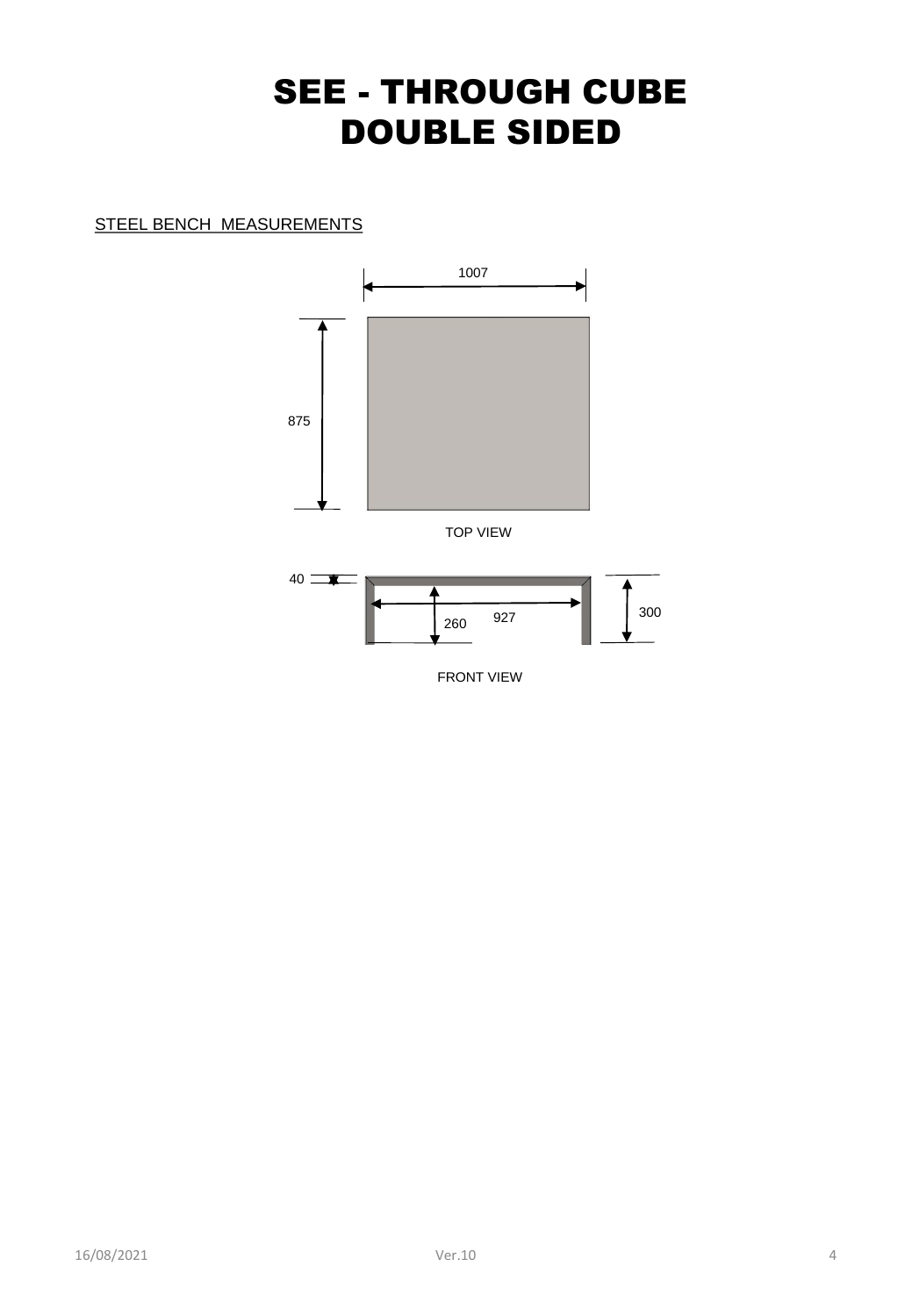

DETAIL D All 8"-10" assembled flues must have the crimps pointing upwards

finish a minimum of 600mm below the ceiling or extend through the ceiling drop box into the outer flue casing NOTE:- When Decromesh/Heatshield is fitted, it must

9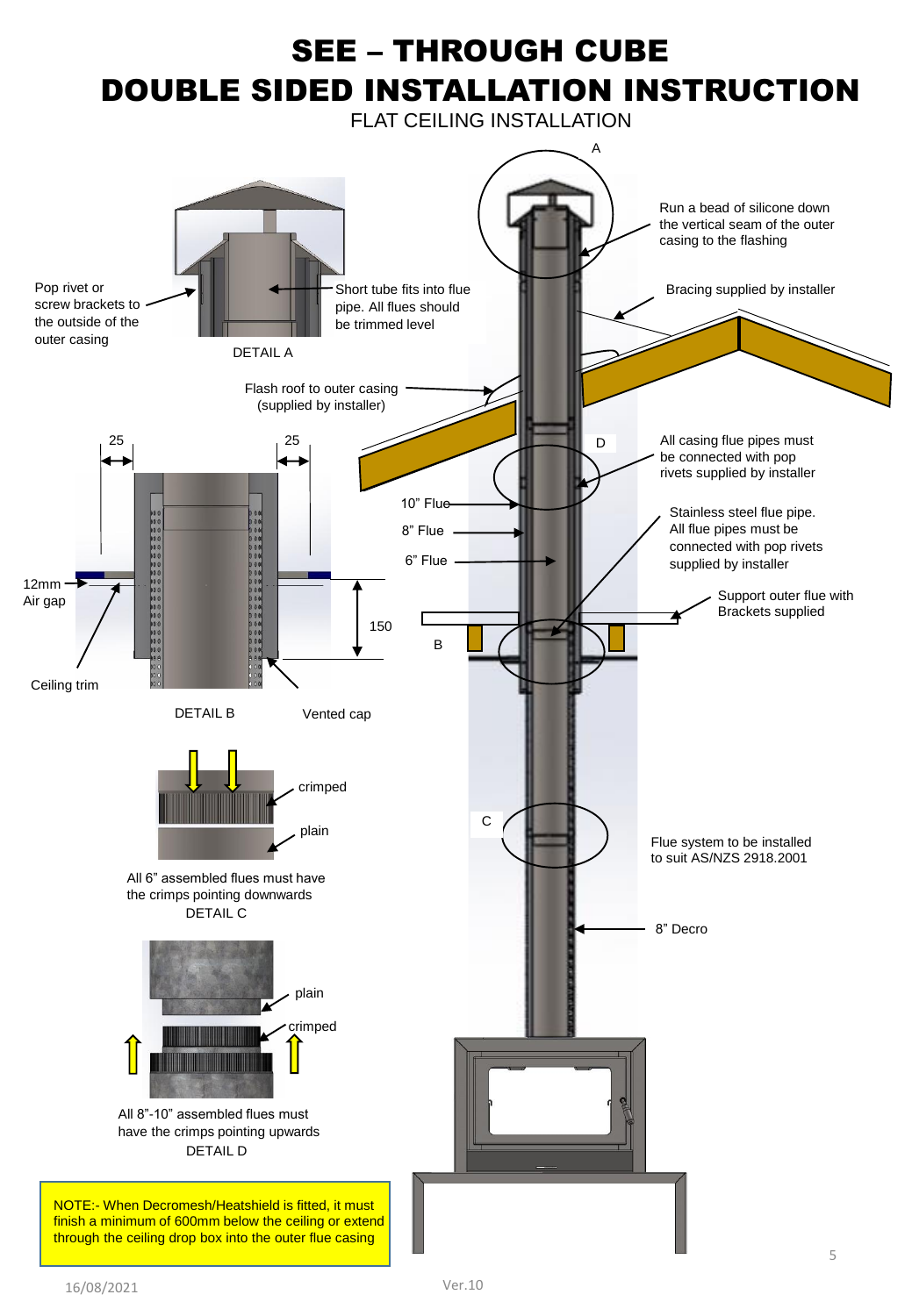# SEE – THROUGH CUBE DOUBLE SIDED INSTALLATION INSTRUCTION

RAKED CEILING INSTALLATION

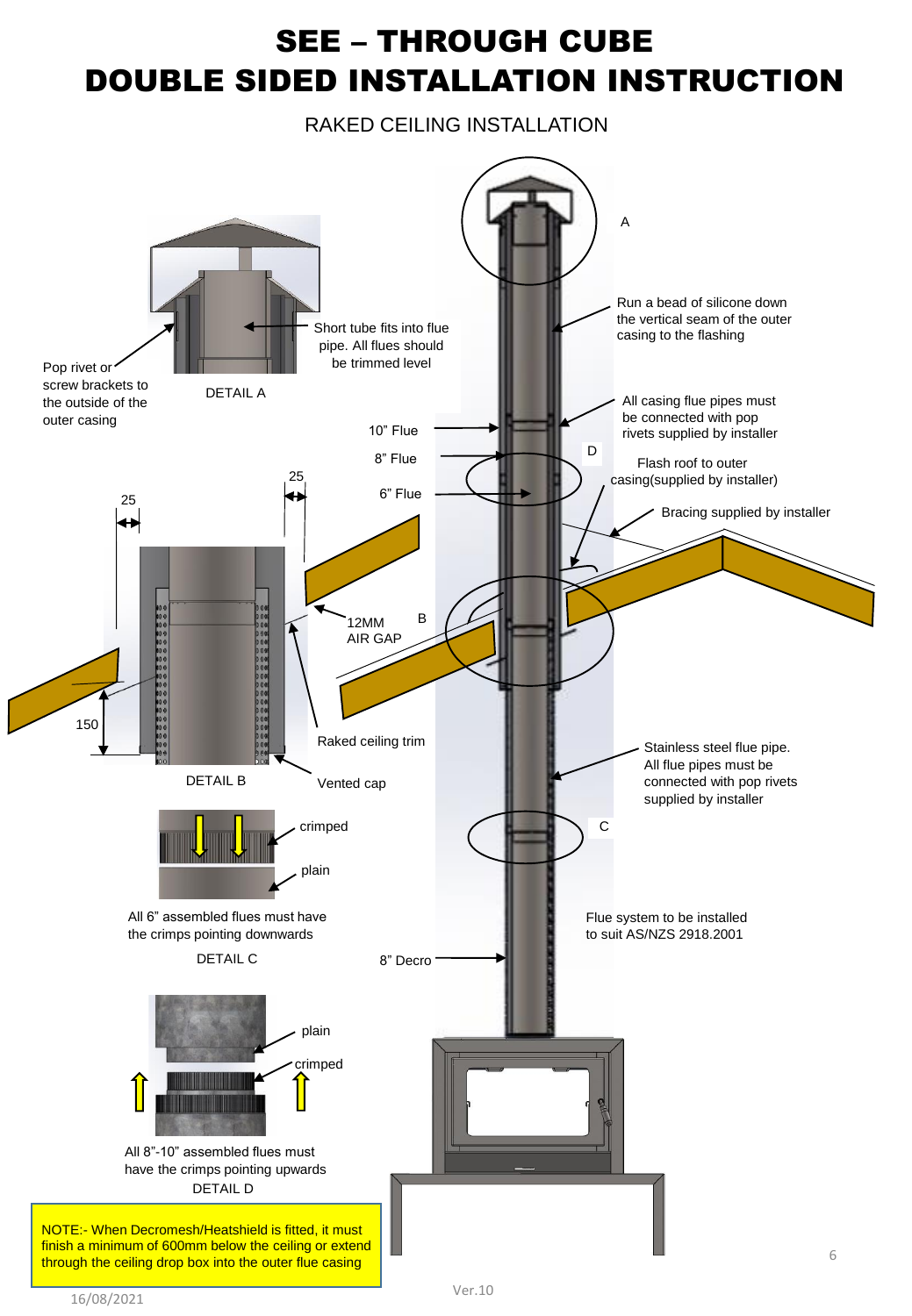# **INSTALLATION INSTRUCTIONS MINIMUM HEIGHT OF FLUE SYSTEM EXIT INSTALLATION TO COMPLY WITH AS/NZS 2918**



### DIMENSIONS IN MILLIMETRES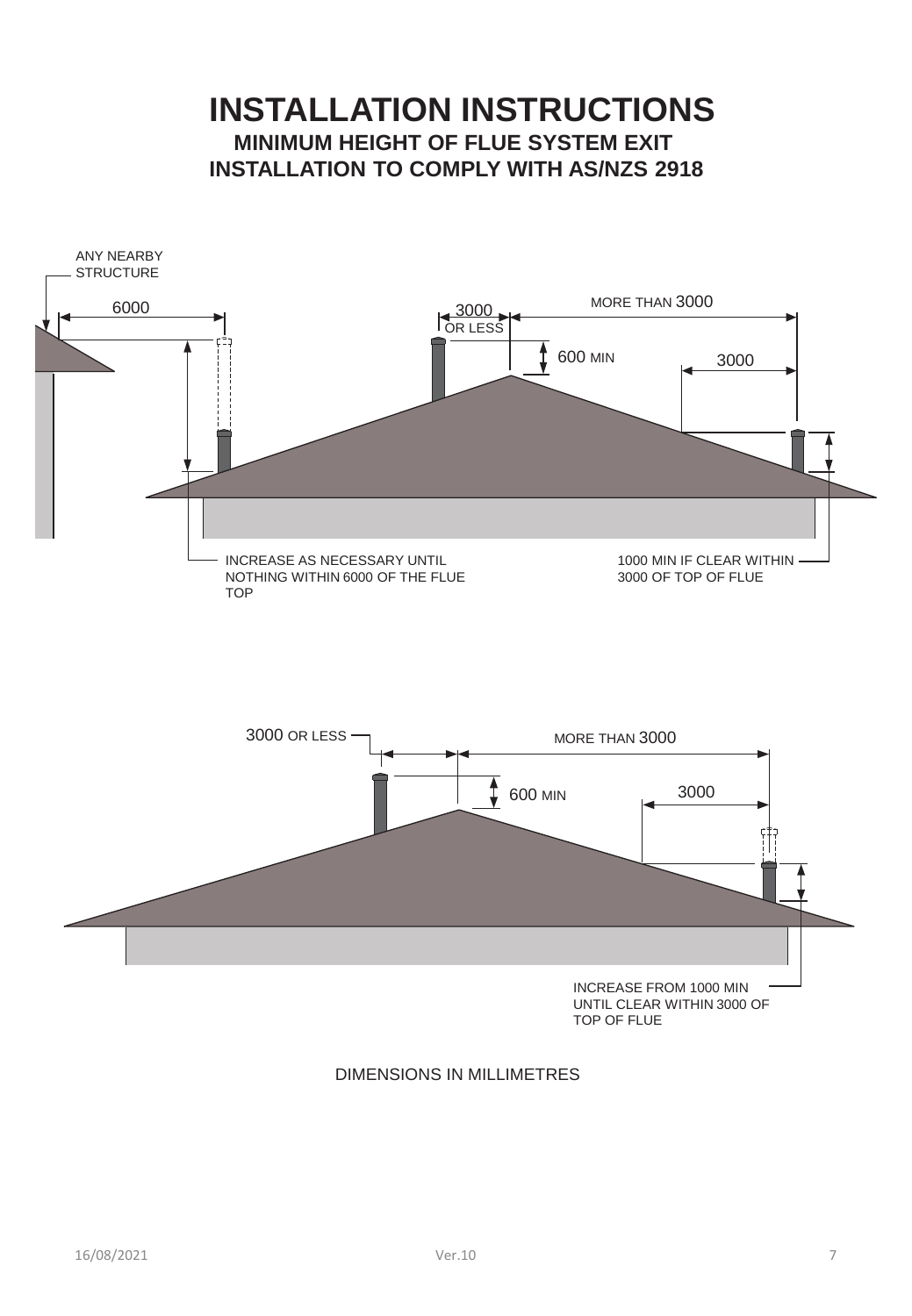## **ABOUT CURING**

Your stove has been painted with the highest quality silicone stove paint and has special break in procedures to cure it with heat and make it hard.

### **VENTILATE WELL**

Ventilate the house during the first three times the stove is used. The paint on the stove will give off smoke heavy with carbon dioxide and has an odour, without adequate ventilation, concentrations of smoke could irritate, or be upsetting, so open doors and windows and use a fan if necessary. After these initial burns the paint will be cured and there should be no more smoke.

### **DON'T TOUCH DURING CURING**

Don't touch the surface, It will be soft and gummy during the paint curing phase. Once cured, it will not be soft again.

### **CURES WITH 3 FIRES**

Kemlan slow combustion wood fires are coated with a high temperature paint that requires curing, This is done by burning the fireplace so the casing temperatures are hot enough for the paint to cure/harden to the steel surface. High temperature paint cures at surface temperatures of 180 – 260 degrees, to get the surface temperatures to the required temperatures you need to light a hot fire and let it burn on high for a consistent amount of time 4-6 hours, for 3 separate burns.

The paint should emit a slight smell and in some cases a visible vapour, the first length of active flue should also turn a honey colour this is normal and to be expected. Do not light a small cold fire, this will not cure the paint and can lead to blackening of glass and creosote build-up in flue system.

## **So remember...**

- •**Ventilate well**
- •**Do not touch during curing**
- •**Cure with 3 fires**
- •**Call your dealer for any questions**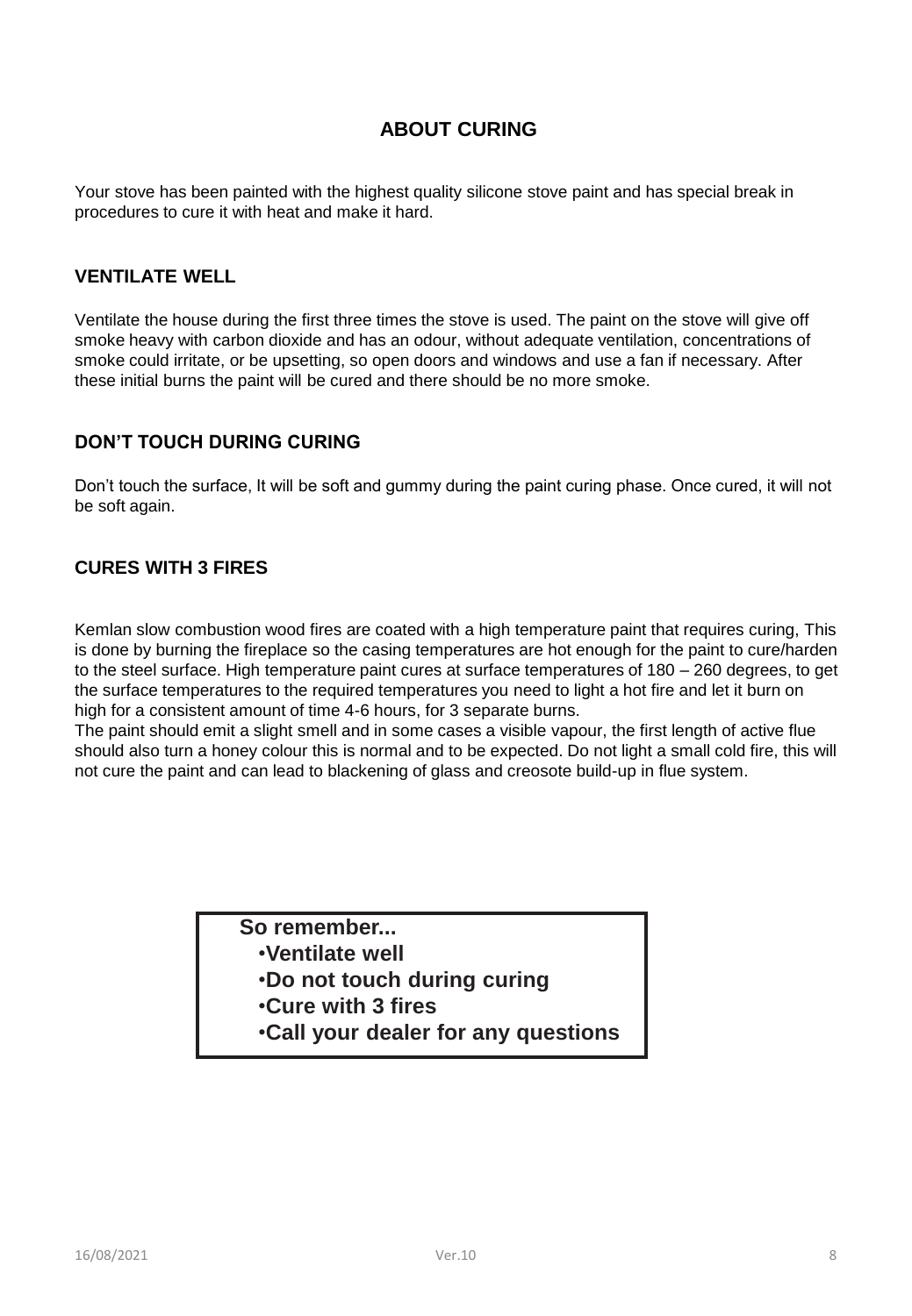

# **Certificate of Compliance** for **SOLID FUEL HEATERS**

This is to certify that the appliance stated on this certificate has been tested for Heat Output, Thermal Efficiency and Particulate Emissions in accordance with the Australian / New Zealand Standard(s) detailed below

Manufacturer Make Model Type  $Category$ **Fuel Type** Test Report No:

Maximum Avg Heat Output Overall Avg Efficiency **Particulate Emissions Factor** 

**National Standards** 

**Kemlan Industries Kemlan See-Through Cube Free-Standing Appliance Slow combustion Wood Heater Hardwood ASFT19064-1 HCMG/16/037**  $10.3\mathrm{kW}$  $63%$  $1.2g/kg$ AS/NZS 4012 (2014) AS/NZS 4013 (2014) **AS/NZS 2918 (2018)** 

**ASFT** hereby grants to:

# **Kemlan Industries**

13 French Avenue, Brendale QLD, Australia, 4500

Certificate No.: Issue Date:

**ASFT20C034** 28 May 2020

Certified Date: 28 May 2020 **8 August 2024 Expiry Date:** 

*Stove Marland* 

Managing Director of ASFT

ASFT is an accredited laboratory by the National Association of Testing Authorities (NATA accreditation No. 20042) for compliance with ISO/IEC 17025. ASFT performs compliance testing of Solid Fuel Appliances to the relevant Australian/New Zealand standards under this Accreditation. This activity is coupled with periodic surveillance of the certified product taken from the market place or the manufacturer's factory. This certification is subject to the conditions set forth in the characteristics below and is not to be construed as any recommendation, assurance or guarantee by ASFT of the product acceptance by Authorities having jurisdiction.

Australian Solid Fuel Testing, 3 Garden Street, Morwell, Victoria, Australia 3840 ABN 46 610 154 768 16/08/2021 Ver.10 9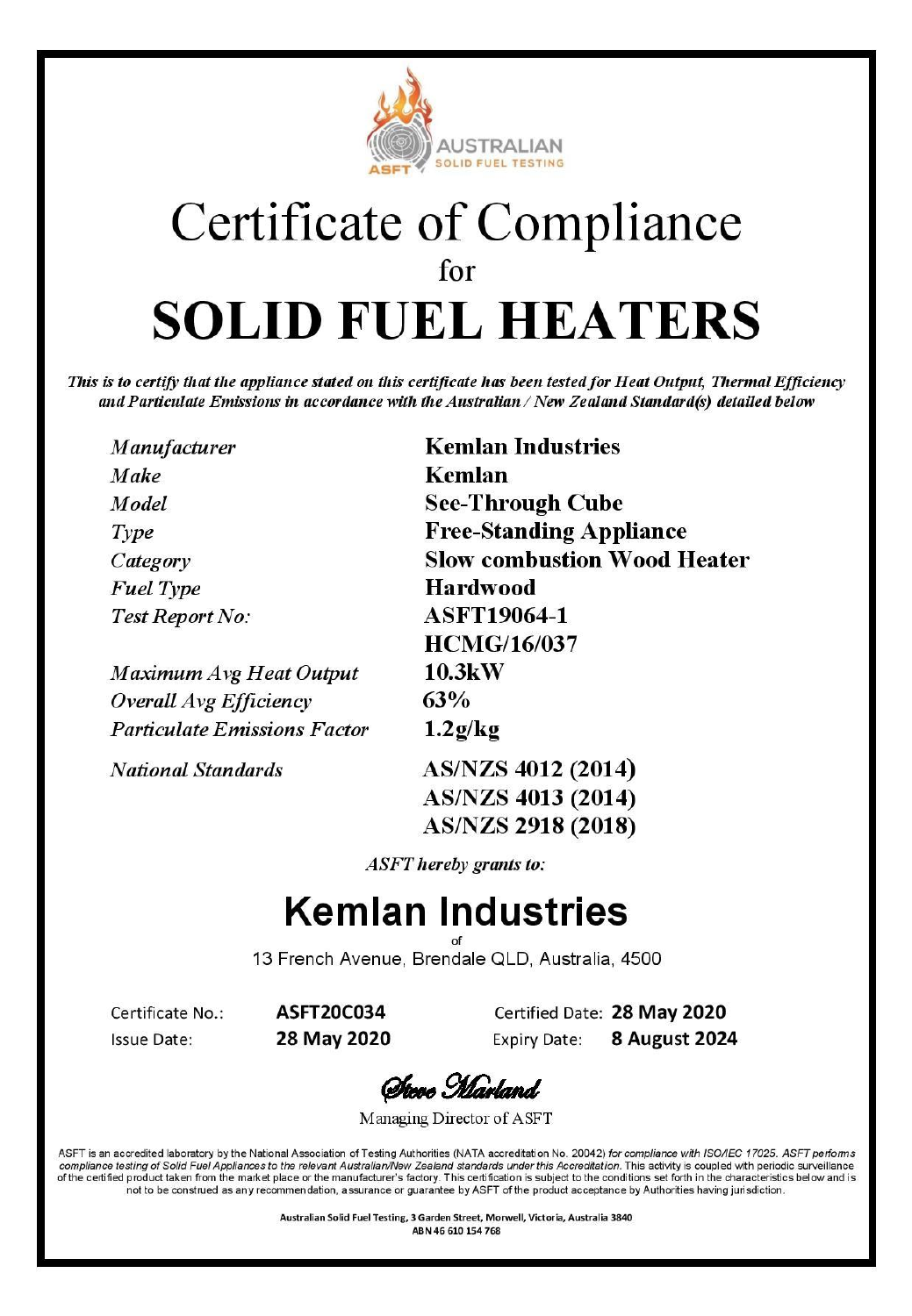# **INSTRUCTIONS FOR OPERATING YOUR KEMLAN SLOW COMBUSTION WOOD BURNING HEATER**

- 1. Open the air inlet fully by sliding the air inlet control to high.
- 2. Crumple at least three double pages of newspaper into loose balls and place them into the centre of the firebox.

Cross lay at least 15 to 20 pieces of kindling on top of the paper – if pine is used, the size should vary from the thickness of a pencil to that of a knife handle – if hardwood is used split it even smaller.

3. Light the paper and close the door.

Once the kindling is well alight, add a few pieces of slightly larger hardwood, split to approximately 25mm x 50mm (2" x 1").

4. Close the door and leave the air inlet control on high. When the hardwood is well alight (usually 5 to10minutes) and coals are starting to form, larger pieces of hardwood may be added – five or six pieces the equivalent of 50mm x 50mm (2" x 2") is ideal.

The object is to create a fiercely burning fire of reasonable small hardwood, which will quickly produce a good bed of glowing coals on the floor of the firebox. This will take from 20 to 40 minutes depending on the quality of the firewood.

5 Larger pieces of hardwood may now be added. Half fill the firebox and leave the air inlet control on high until the wood is well alight then close the control approximately a third of its travel.

Usually about one hour after lighting, the air inlet control can be further shut down to achieve the desired heat output.

When adding new firewood it is desirable to fully open the air inlet for approximately 10 to 15 minutes until the new pieces are burning well, then it may be returned to its desired setting.

6. To set the fire for overnight burn – two-thirds fill the firebox with hardwood and fully open the air inlet.

Once the fire is burning well, the air inlet control should be shut down approximately three-quarters of its travel. Setting the air inlet control may be varied to suit your particular requirements and the quality and size of your firewood.

Remember wet or green wood may cause a dramatic reduction in the heat output of your heater (refer to "Operating Hints" for more details).

- 7. Have the flue inspected at least once every 12 months as it may require cleaning.
- 8. Clean out excess ash from the floor of the firebox when required. Do not remove all the ash and in particular leave any pieces of charcoal in the heater as they are good fuel.
- 9. If the glass door in your heater becomes dirty, your firewood is either green, wet or both. You may be closing the air inlet down too soon after lighting or after adding new firewood.

To clean the glass, simply use some of the white ash in the firebox. Apply it with a damp cloth in a circular motion. Remove residue with a clean cloth or paper. Do not clean the glass when the heater is operating.

10. To clean the painted surface, simply dust with a soft duster and wipe over with a damp cotton cloth. Only clean when the heater is cool.

#### **IMPORTANT:**

**UNDER NO CIRCUMSTANCES SHOULD ANY SOLVENTS SUCH AS METHYLATED SPIRITS, PETROL, MINERAL TURPENTINE ETC BE ALLOWED TO COME IN CONTACT WITH THE PAINTED SURFACE OF THE HEATER AS DAMAGE TO THE FINISH WILL RESULT. IF AN ACCIDENT DOES OCCUR, SPRAY CAN PAINT IS AVAILABLE FROM YOUR NEAREST KEMLAN DEALER.**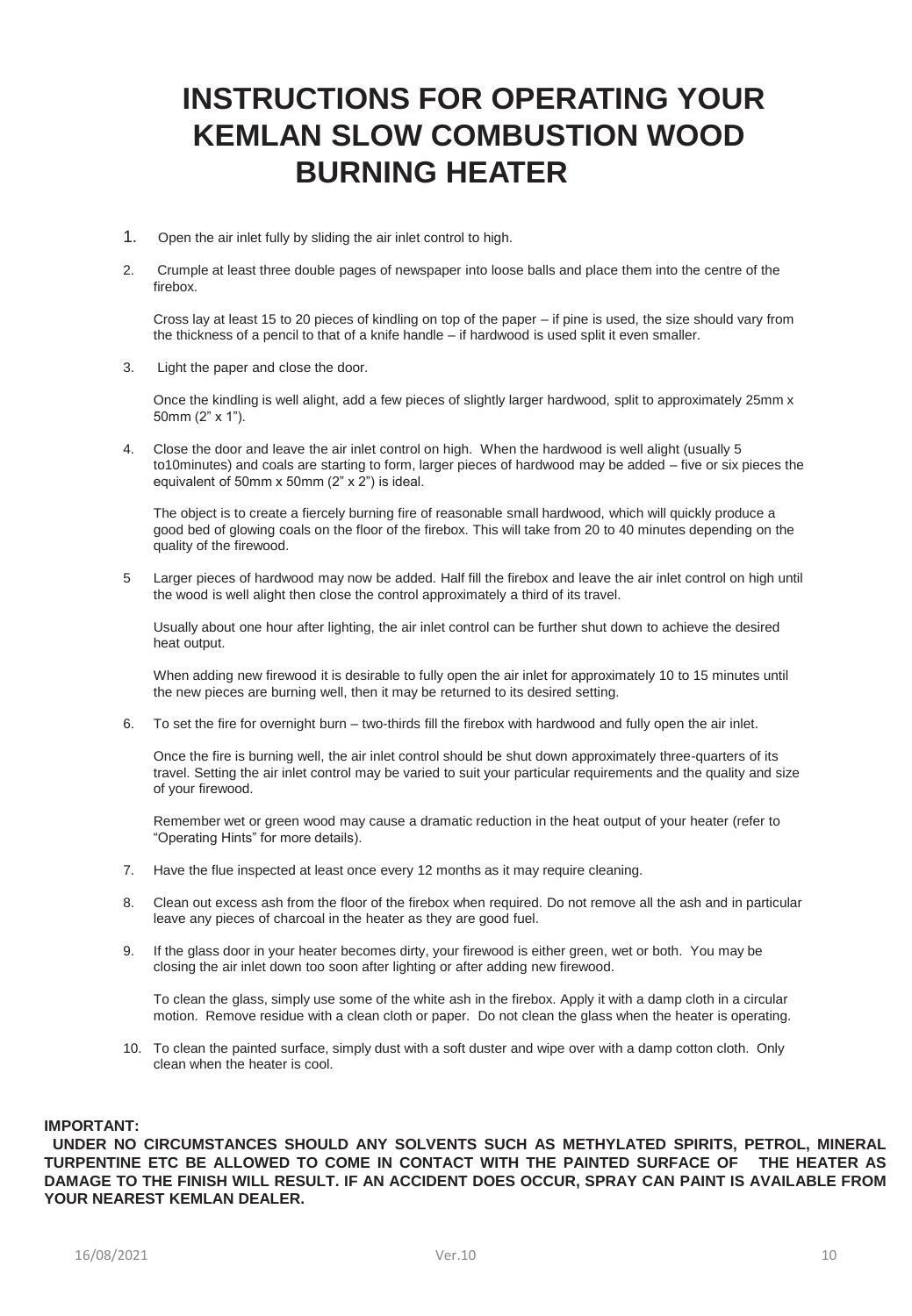## **OPERATING HINTS**

To get the best from your Kemlan heater it is essential that you use good firewood, and use it correctly Many people do not understand the principle of using a wood burning appliance and we suggest that it will be worth your while to study the following extract from a well known American publication.

#### **PRINCIPLES OF COMBUSTION: HOW WOOD BURNS**

Technically, wood does not burn. What burns is the volatiles and charcoal that are created. That is why wood will not catch on fire immediately when you put a match to it; it has to first undergo the chemical changes that create the volatiles, and a match does not create enough heat to activate the process. As kindling and paper evaporate the moisture in the wood, the wood absorbs heat. At a certain point, gases are given off and when these volatiles reach 480 degrees F, or the "Flash point", as it is called, they will burst into flame if sufficient oxygen is present. The volatiles give off more heat than does charcoal, which is why a fire with flames (which burn the volatiles) produces more heat than one that is all charcoal.

Since the volatiles are gases and since heat rises, taking the gases with it, it is very easy to create a situation in which most of the volatiles go up the chimney almost as soon as they are produced. This is what happens with a roaring fire and, to a lesser extent, with an open fire. One of the reasons (but only one) that a freestanding wood stove produces more heat than an open fire is that the volatiles are contained within the firebox and are not so quickly dissipated up the chimney. A stove that is baffled is merely one that has interior construction design to keep the volatiles in the firebox longer; the longer they are in the firebox, the more completely they burn. The more completely they burn, the more heat is produced. It's that simple.

Since the flames burn the volatiles and produce heat, the ideal situation is the longest possible flame path. As soon as wood burners understand this, they tried to devise ways of making the flame path longer than in an ordinary open fire. Even though the role of oxygen in combustion was not under- stood in Ben Franklin's time, Franklin did realize the importance of more completely burned volatiles. His solution was to try to invent a downdraft stove

– one that sent the volatiles back down through the fire – but he never succeeded in getting it to work. A downdraft goes against the nature of volatiles, which is to rise. In more recent times, there have been some successful downdraft – or partial downdraft – stoves created and some of the fireplace stoves and units utilise this principle. Ideally, it would be best if the volatiles could be redirected down through the fire several times, until they were al- most totally consumed. This would not only make the maximum use of the heat potential of the wood; it would reduce creosote build-up to almost zero. Perhaps someday an ingenious inventor will design a unit that does this; so far no has been able to.

#### **MOISTURE AND COMBUSTION**

As we have seen, dry wood ignites faster and burns better – with higher heat production – than wet or green wood. The difference between the amount of heat produced by dry wood and green wood is so great that a dry softwood of good grade will produce more heat than green hardwood. Green white ash, for instance, is not as good a fuel as dry tamarack.

The reason for the superiority of dry wood is easy to understand. Heat cannot be produced until moisture has been driven off. Since even so-called seasoned dry wood contains approximately 20 percent moisture, it takes time for any fire to begin producing useable heat. Wet wood, which can have a moisture content of over 100 percent (due to the way moisture is measured), will take that much longer to produce heat. Meanwhile, the fire will produce smoke and creosote and very little heat. This was brought sharply to my attention when I installed my first wood heater. To my surprise and delight, I found it comfortably heated eight rooms, where I had expected to heat only two or three. After some time, when I had someone helping me run the fire, I suddenly noticed that the house was chilly. We added more wood and adjusted the draft controls, but nothing we did seemed to help. It finally occurred to me to check the woodpile. My friend had been getting green wood from a stack that was drying, instead of from the dry-wood stack. The difference the green wood made was so dramatic I will never forget it.

#### **HOW TO TEST WOOD FOR DRYNESS**

There are two easy ways for even a novice to spot dry wood. Dry wood tends to "check". Look at the log ends and you will see cracks radiating from the centre of the log. If the logs have been split, the cracks will be harder to find because wood tends to split along the cracks.

Another test for dry wood is the sound it makes when two logs are banged against each other. Green wood will make sort of a dull thud; dry wood makes a nice crisp, sharp sound. Once you have heard the two, you will remember the difference.

#### **FROM THE ABOVE EXTRACT SEVERAL FACTS BECOME APPARENT:**

- 1. It is vital that your firewood be dry and seasoned.
- 2. A good hot fire of kindling and smaller pieces of fuel must be established before adding larger logs.
- 3. The larger logs should be well alight before slowing down the combustion by adjusting the air intake.
- 4. A hot bed of coals needs to be maintained to ensure continued combustion in the firebox.

5. When new timber is added to the firebox the air control should be opened until the fuel is well alight before damping it down again. This will take from 10 to 20 minutes.

6. When setting the controls for overnight burn you will need to experiment with the settings to suit your particular type of fuel. Very dense hardwood requires more air to combust and over damping will result in charring and smoking causing the glass in the door to become dirty. The same will apply with fuel which is not fully seasoned or is not dry enough. Kemlan have followed a policy since 1969 of checking on all complaints about poor performance of their heaters and apart from a few instances of incorrect installation (mostly insufficient flue length) all problems have been directly related to incorrect operation and/or poor fuel. We know you will experience many years of satisfaction from your heater if you follow the above advice.